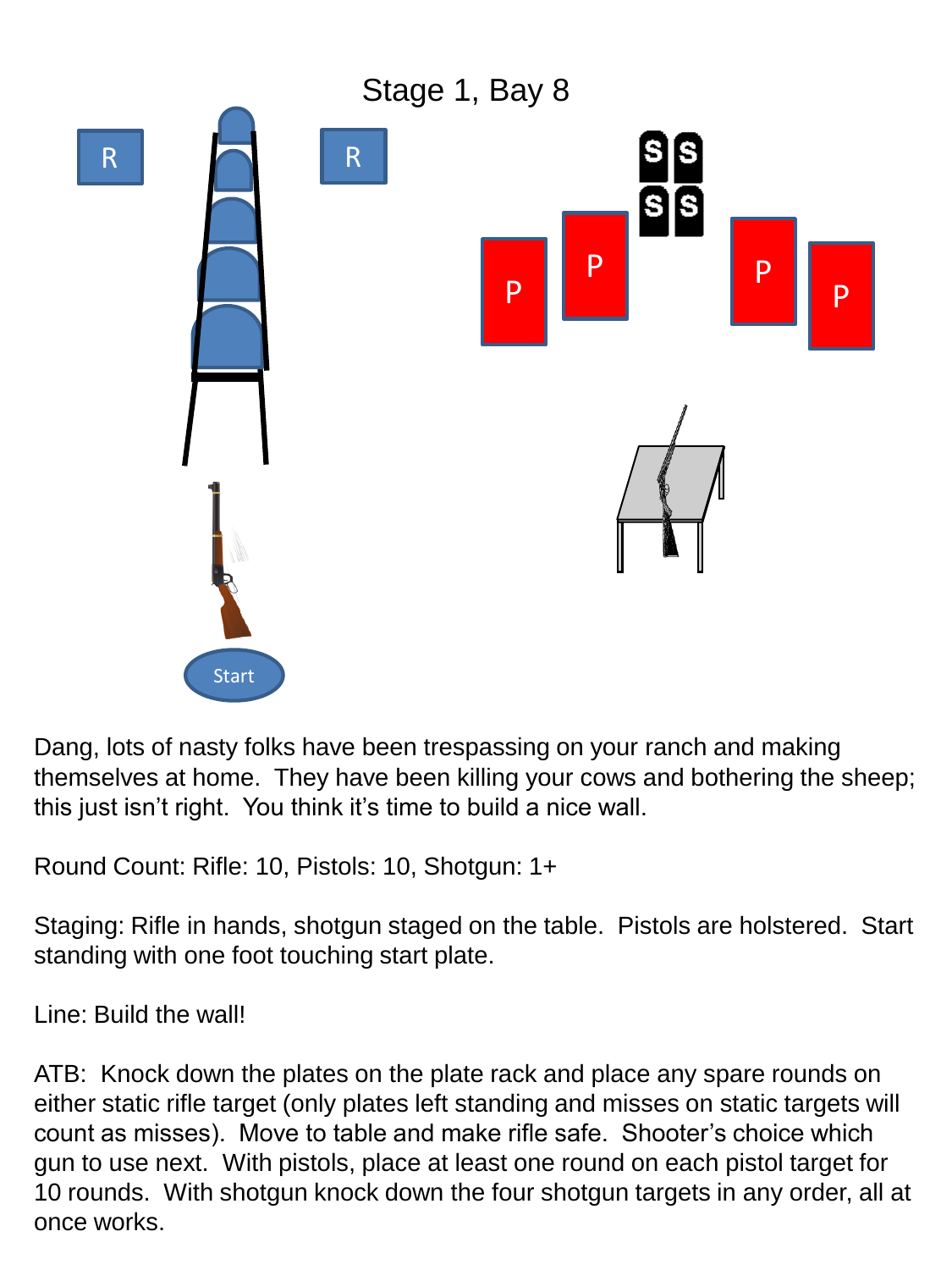

Some of your unwelcomed visitors have taken upon themselves to rustle your cattle, this really pisses you off!

Round Count: Rifle: 10, Pistols: 10, Shotgun: 1+

Staging: Rifle in hands, shotgun staged on the table. Pistols are holstered. Start standing with one foot touching start plate.

Line: Time for shooting!

ATB: Engage the two rifle targets in a 2, 3, 3, 2 sweep. Move to table and make rifle safe. Shooter's choice which gun to use next. With pistols, starting on either end, engage the pistol targets in 2, 3, 3, 2 sweep. With shotgun knock down the four shotgun targets in any order, including all at once.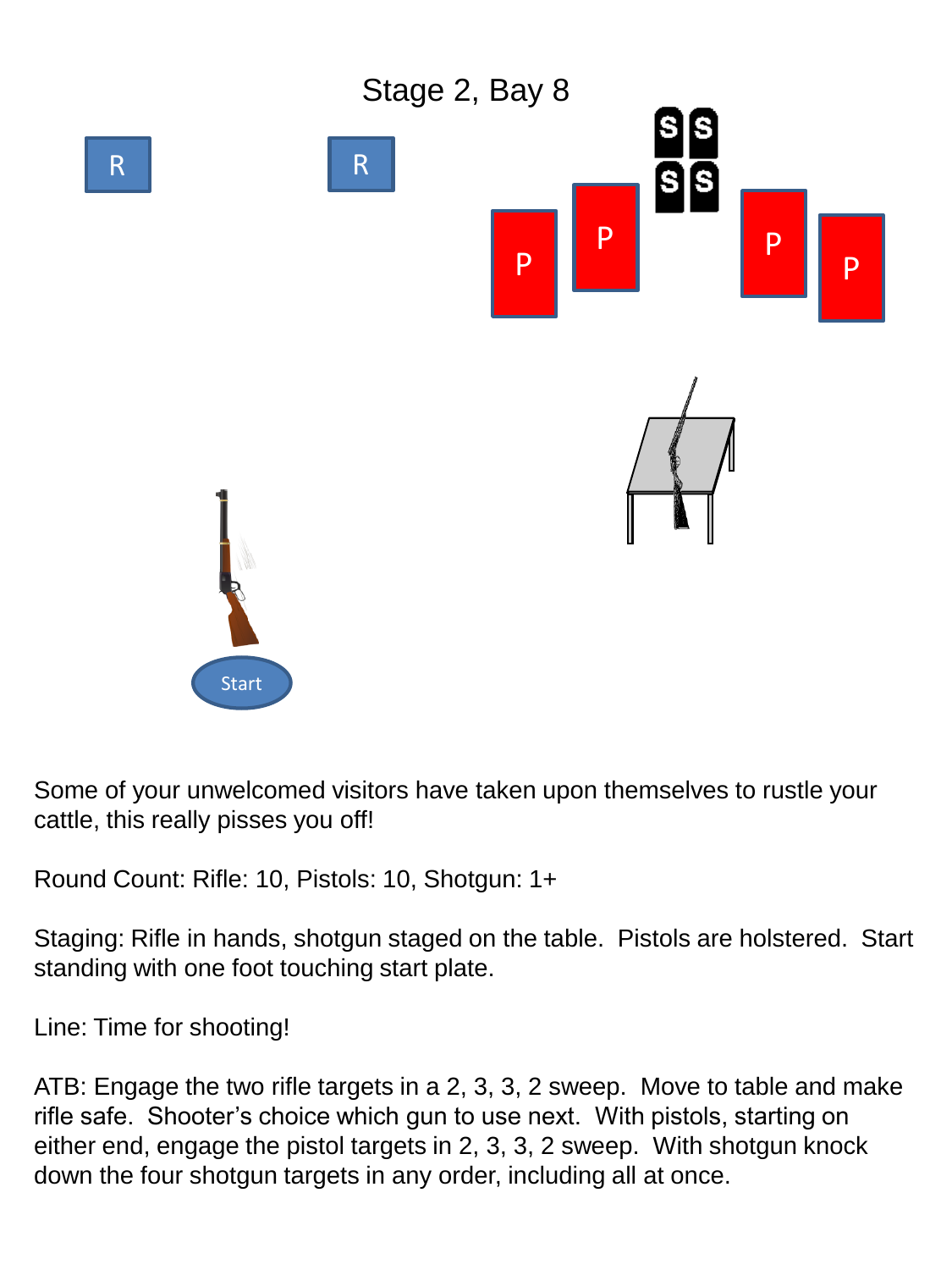



Someone has been watering down the whiskey at the local saloon, this isn't acceptable!

Round Count: Rifle: 10, Pistols: 10, Shotgun: 6+

Staging: Pistols holstered, rifle staged on table in doorway, shotgun on table in right hand window. Start standing behind window of choice, both hands holding the whiskey bottle.

Line: Don't drown the whiskey!

ATB: If starting in left window, with pistols, starting on either end, engage pistol targets in a progressive sweep, i.e. 1 on 1, 2 on 2, 3 on 3, and 4 on 4. Go to door way, and with rifle engage the rifle targets per the pistol instructions. Go to the right window and with shotgun knock down the shotgun targets in any order.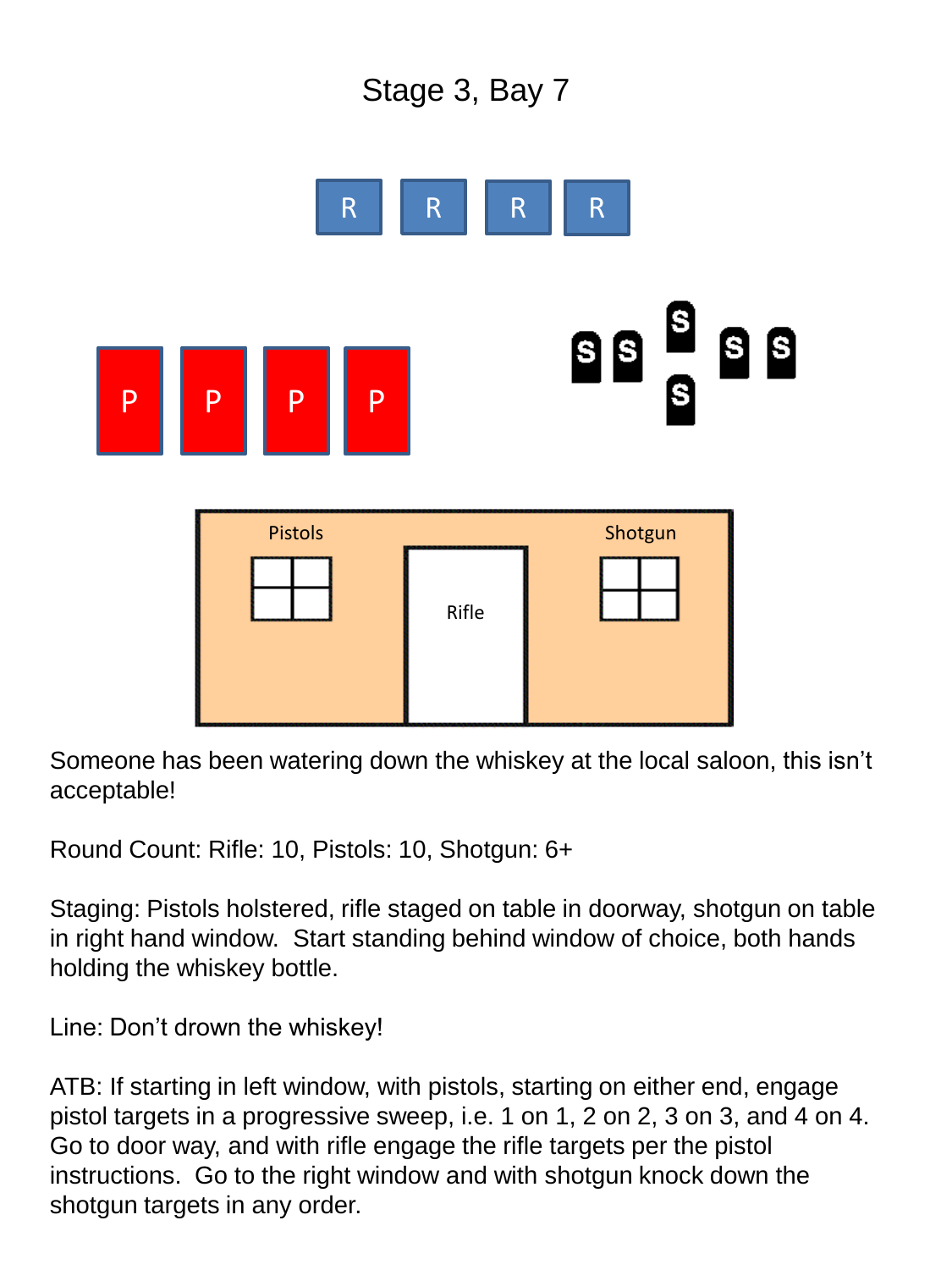



A newcomer to town has made a bad mistake when he decides try a purse snatching. He discovers the hard way that Shamrock Sadie is a pretty good shot!

Round Count: Rifle: 10, Pistols: 10, Shotgun: 6+

Staging: Pistols holstered, rifle staged on table in doorway, shotgun on table in right hand window. Start standing on the ramp at either end of saloon.

Line: A shot in the butt, that's got to hurt!

ATB: If starting at left window, with pistols, alternate between either the outer or inner pair of pistol targets for 5 rounds, then between the other pair of targets for 5 rounds. Go to door way, and with rifle engage the rifle targets per the pistol instructions. Go to the right window and with shotgun knock down the shotgun targets in any order.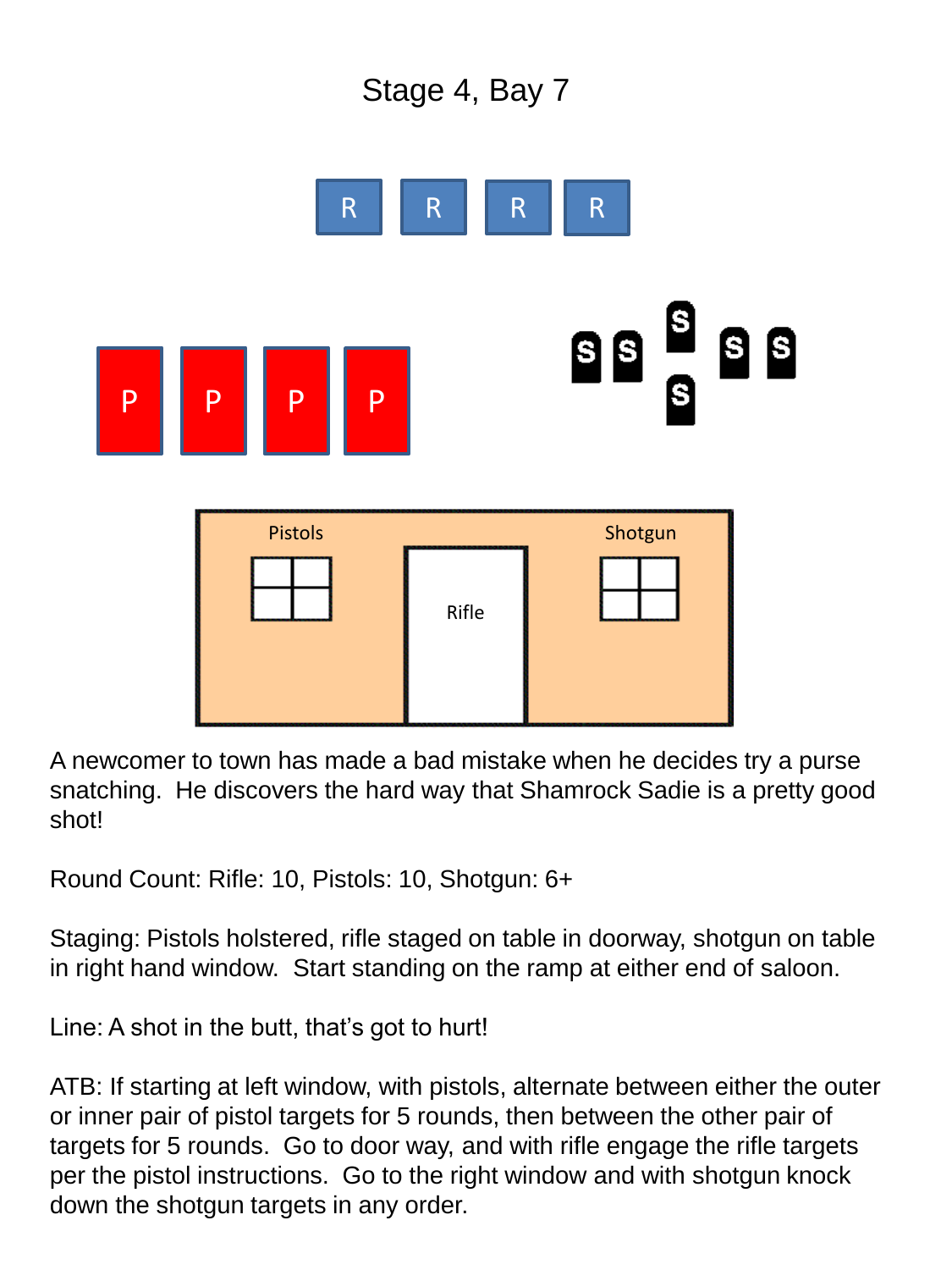

Knot Hardly Dunn has been elected town sheriff. He is pretty straight forward with law enforcement: you can go to jail, or to your grave, your choice!

Round Count: Rifle: 10, Pistols: 10, Shotgun: 4+

Staging: Pistols and rifle staged on right table, shotgun on left table. Start standing in office looking out the window facing the posse, one hand pointing out window.

Line: Choose wisely!

ATB: Move to table of choice, if starting at left table, with shotgun knock down the four shotgun targets in any order. Move to right table and with rifle engage the rifle targets in a double tap Nevada sweep for ten rounds. Next with pistols engage the pistol targets per the rifle instruction. After use, pistols may be returned to table or holstered. Reverse gun order if starting at right table.